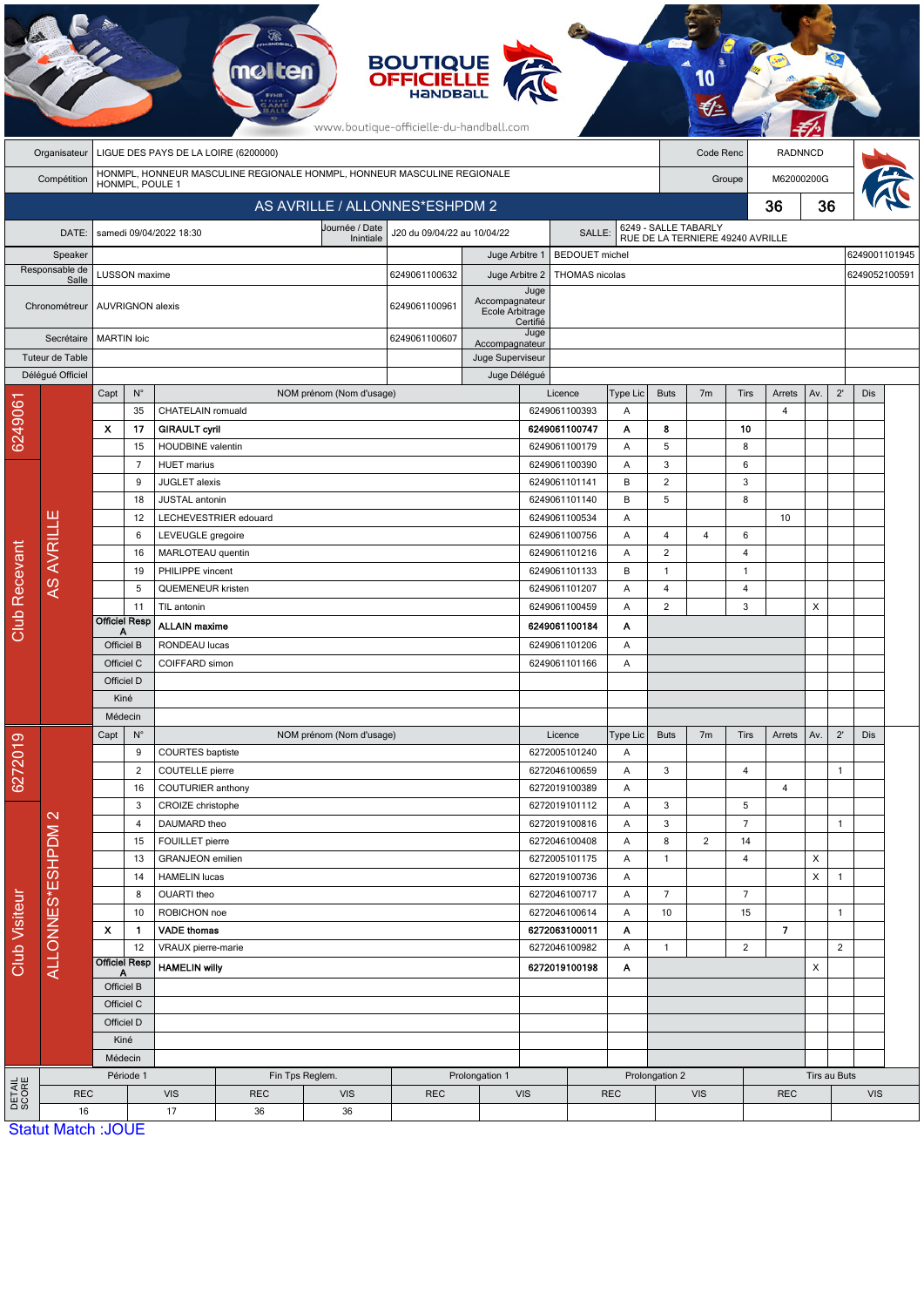|                |                        |                                |           | Organisateur   LIGUE DES PAYS DE LA LOIRE (6200000)                                        |                  | <b>RADNNCD</b><br>Code Renc |           |                                                                       |        |  |            |  |
|----------------|------------------------|--------------------------------|-----------|--------------------------------------------------------------------------------------------|------------------|-----------------------------|-----------|-----------------------------------------------------------------------|--------|--|------------|--|
|                | Compétition            |                                |           | HONMPL, HONNEUR MASCULINE REGIONALE HONMPL, HONNEUR MASCULINE REGIONALE<br>HONMPL, POULE 1 |                  |                             |           | Groupe                                                                |        |  | M62000200G |  |
|                |                        | AS AVRILLE / ALLONNES*ESHPDM 2 |           | 36                                                                                         |                  | 36                          |           |                                                                       |        |  |            |  |
|                |                        |                                |           |                                                                                            | Déroulé du Match |                             |           |                                                                       |        |  |            |  |
|                |                        |                                |           | <b>PERIODE 1</b>                                                                           | Temps            | Score                       |           |                                                                       | Action |  |            |  |
|                | Score                  |                                |           | Action                                                                                     | 30:36<br>31:04   | $17 - 17$<br>$17 - 18$      |           | <b>But JR N°17 GIRAULT cyril</b><br>But JV N°3 CROIZE christophe      |        |  |            |  |
| Temps<br>00:52 | $00 - 00$              |                                |           | Tir JR N°6 LEVEUGLE gregoire                                                               | 32:07            | $17 - 19$                   |           | But JV N°8 OUARTI theo                                                |        |  |            |  |
| 01:02          | $00 - 00$              |                                | AR        | Arrêt JV N°1 VADE thomas                                                                   | 32:45            | $17 - 19$                   |           | Tir JR N°7 HUET marius                                                |        |  |            |  |
| 01:36<br>02:26 | $00 - 01$<br>$00 - 01$ |                                |           | But JV N°8 OUARTI theo<br>Tir JR N°15 HOUDBINE valentin                                    | 32:55<br>33:12   | $17 - 19$<br>$17 - 20$      |           | Tir JV N°4 DAUMARD theo<br>But JV N°3 CROIZE christophe               |        |  |            |  |
| 02:30          | $00 - 01$              |                                |           | Arrêt JV N°1 VADE thomas                                                                   | 33:23            | $18 - 20$                   |           | <b>But JR N°5 QUEMENEUR kristen</b>                                   |        |  |            |  |
| 02:37          | $00 - 02$              |                                |           | But JV N°10 ROBICHON noe                                                                   | 33:40            | $18 - 20$                   |           | Tir JV N°2 COUTELLE pierre                                            |        |  |            |  |
| 03:49          | $00 - 02$              |                                |           | Tir JV N°13 GRANJEON emilien<br>Arrêt JR N°35 CHATELAIN romuald                            | 33:42            | $18 - 20$                   |           | Arrêt JR N°12 LECHEVESTRIER edouard<br>But JR N°9 JUGLET alexis       |        |  |            |  |
| 03:51<br>04:01 | $00 - 02$<br>$00 - 02$ |                                |           | Tir JR N°18 JUSTAL antonin                                                                 | 33:47<br>34:20   | $19 - 20$<br>$19 - 20$      |           | Tir JV N°3 CROIZE christophe                                          |        |  |            |  |
| 04:31          | $00 - 03$              |                                |           | But JV N°15 FOUILLET pierre                                                                | 34:34            | $19 - 21$                   |           | But JV N°15 FOUILLET pierre                                           |        |  |            |  |
| 05:34<br>05:55 | $00 - 03$<br>$00 - 03$ |                                |           | Avertissement JV N°14 HAMELIN lucas<br>Tir JR N°16 MARLOTEAU quentin                       | 34:42<br>35:09   | $20 - 21$<br>$20 - 22$      |           | <b>But JR N°17 GIRAULT cyril</b><br>But JV N°15 FOUILLET pierre       |        |  |            |  |
| 05:56          | $00 - 03$              |                                |           | Arrêt JV N°1 VADE thomas                                                                   | 35:22            | $21 - 22$                   |           | But JR N°18 JUSTAL antonin                                            |        |  |            |  |
| 07:49          | $00 - 03$              |                                |           | Tir JR N°15 HOUDBINE valentin                                                              | 36:08            | $21 - 23$                   |           | But JV N°8 OUARTI theo                                                |        |  |            |  |
| 08:32<br>09:07 | $01 - 03$<br>$01 - 04$ |                                |           | But JR N°16 MARLOTEAU quentin<br>But JV N°10 ROBICHON noe                                  | 36:49<br>37:43   | $21 - 24$<br>$21 - 24$      | 21        | But JV N°2 COUTELLE pierre<br>2MN JV N°10 ROBICHON noe                |        |  |            |  |
| 09:21          | $02 - 04$              |                                |           | But JR N°11 TIL antonin                                                                    | 37:45            | $22 - 24$                   | 74        | But 7m JR N°6 LEVEUGLE gregoire                                       |        |  |            |  |
| 11:07          | $02 - 04$              |                                |           | Avertissement JR N°11 TIL antonin                                                          | 38:11            | $22 - 24$                   |           | Tir JV N°15 FOUILLET pierre                                           |        |  |            |  |
| 11:17          | $02 - 05$              |                                |           | But JV N°8 OUARTI theo                                                                     | 38:12            | $22 - 24$                   |           | Arrêt JR N°12 LECHEVESTRIER edouard                                   |        |  |            |  |
| 11:44<br>12:23 | $02 - 06$<br>$02 - 06$ |                                |           | But JV N°8 OUARTI theo<br>Tir JV N°10 ROBICHON noe                                         | 38:25<br>38:31   | $22 - 24$<br>$22 - 24$      |           | Tir JV N°15 FOUILLET pierre<br>Arrêt JR N°12 LECHEVESTRIER edouard    |        |  |            |  |
| 12:25          | $02 - 06$              |                                |           | Arrêt JR N°35 CHATELAIN romuald                                                            | 38:42            | $23 - 24$                   |           | <b>But JR N°17 GIRAULT cyril</b>                                      |        |  |            |  |
| 12:32          | $02 - 06$              |                                |           | Temps Mort d'Equipe Recevant                                                               | 39:14            | $24 - 24$                   |           | <b>But JR N°5 QUEMENEUR kristen</b>                                   |        |  |            |  |
| 12:49<br>12:59 | $03 - 06$<br>$03 - 07$ |                                |           | But JR N°15 HOUDBINE valentin<br>But JV N°10 ROBICHON noe                                  | 39:37<br>39:54   | $24 - 25$<br>$24 - 26$      |           | But JV N°4 DAUMARD theo<br>But JV N°10 ROBICHON noe                   |        |  |            |  |
| 14:03          | $04 - 07$              |                                |           | But JR N°9 JUGLET alexis                                                                   | 40:54            | $24 - 26$                   |           | Tir JV N°10 ROBICHON noe                                              |        |  |            |  |
| 14:29          | $04 - 08$              |                                |           | But JV N°13 GRANJEON emilien                                                               | 40:56            | $24 - 26$                   |           | Arrêt JR N°12 LECHEVESTRIER edouard                                   |        |  |            |  |
| 14:37<br>14:38 | $04 - 08$<br>$04 - 08$ |                                |           | Tir JR N°16 MARLOTEAU quentin<br>Arrêt JV N°1 VADE thomas                                  | 41:06<br>41:39   | $24 - 26$<br>$24 - 26$      |           | Tir JR N°18 JUSTAL antonin<br>Tir JV N°4 DAUMARD theo                 |        |  |            |  |
| 14:44          | $04 - 09$              |                                |           | But JV N°10 ROBICHON noe                                                                   | 42:32            | $24 - 27$                   |           | But JV N°2 COUTELLE pierre                                            |        |  |            |  |
| 15:20          | $04 - 09$              |                                |           | Tir JR N°11 TIL antonin                                                                    | 43:08            | $24 - 27$                   |           | Tir JR N°7 HUET marius                                                |        |  |            |  |
| 15:39<br>15:40 | $04 - 09$<br>$04 - 09$ |                                |           | Tir JV N°15 FOUILLET pierre<br>Arrêt JR N°35 CHATELAIN romuald                             | 43:18<br>43:51   | $24 - 27$<br>$24 - 28$      |           | Arrêt JV N°16 COUTURIER anthony<br>But JV N°15 FOUILLET pierre        |        |  |            |  |
| 15:55          | $04 - 09$              |                                |           | Tir JR N°7 HUET marius                                                                     | 44:16            | $25 - 28$                   |           | But JR N°19 PHILIPPE vincent                                          |        |  |            |  |
| 15:57          | $04 - 09$              |                                |           | Arrêt JV N°1 VADE thomas                                                                   | 44:50            | $26 - 28$                   |           | But JR N°18 JUSTAL antonin                                            |        |  |            |  |
| 16:34<br>17:02 | $04 - 10$<br>$05 - 10$ |                                |           | But JV N°10 ROBICHON noe<br><b>But JR N°7 HUET marius</b>                                  | 45:15<br>45:59   | $26 - 29$<br>$26 - 29$      |           | But JV N°3 CROIZE christophe<br><b>Avertissement OV HAMELIN willy</b> |        |  |            |  |
| 17:38          | $05 - 10$              |                                |           | Tir JV N°15 FOUILLET pierre                                                                | 46:22            | $27 - 29$                   |           | But JR N°18 JUSTAL antonin                                            |        |  |            |  |
| 17:45          | $06 - 10$              |                                |           | But JR N°11 TIL antonin                                                                    | 46:59            | $27 - 29$                   | ШL        | Tir JV N°15 FOUILLET pierre                                           |        |  |            |  |
| 17:56<br>18:30 | $06 - 11$<br>$07 - 11$ |                                |           | But JV N°10 ROBICHON noe<br>But JR N°17 GIRAULT cyril                                      | 47:01<br>47:17   | $27 - 29$<br>$27 - 30$      |           | Arrêt JR N°12 LECHEVESTRIER edouard<br>But JV N°10 ROBICHON noe       |        |  |            |  |
| 18:33          | $07 - 11$              |                                |           | Avertissement JV N°13 GRANJEON emilien                                                     | 47:50            | $27 - 30$                   | 21        | 2MN JV N°12 VRAUX pierre-marie                                        |        |  |            |  |
| 19:05          | $08 - 11$              |                                |           | <b>But JR N°7 HUET marius</b>                                                              | 48:47            | $27 - 30$                   |           | Tir JV N°3 CROIZE christophe                                          |        |  |            |  |
| 19:52<br>19:54 | $08 - 11$<br>$08 - 11$ |                                | AR        | Tir JR N°18 JUSTAL antonin<br>Arrêt JV N°1 VADE thomas                                     | 49:00<br>49:22   | $27 - 30$<br>$27 - 30$      | 21        | 2MN JV N°2 COUTELLE pierre<br>Tir JR N°17 GIRAULT cyril               |        |  |            |  |
| 20:18          | $08 - 12$              |                                |           | But JV N°8 OUARTI theo                                                                     | 49:25            | $27 - 30$                   |           | Arrêt JV N°16 COUTURIER anthony                                       |        |  |            |  |
| 20:28          | $09 - 12$              |                                |           | But JR N°15 HOUDBINE valentin                                                              | 49:51            | $27 - 30$                   | Шr        | Tir JV N°12 VRAUX pierre-marie                                        |        |  |            |  |
| 20:55<br>22:20 | $09 - 13$<br>$09 - 14$ |                                |           | But JV N°10 ROBICHON noe<br>But JV N°12 VRAUX pierre-marie                                 | 49:57<br>50:38   | $28 - 30$<br>$28 - 31$      | 74        | <b>But JR N°17 GIRAULT cyril</b><br>But 7m JV N°15 FOUILLET pierre    |        |  |            |  |
| 22:27          | $10 - 14$              |                                |           | <b>But JR N°7 HUET marius</b>                                                              | 51:26            | $29 - 31$                   | <b>MA</b> | But 7m JR N°6 LEVEUGLE gregoire                                       |        |  |            |  |
| 22:51          | $10 - 15$              |                                |           | But JV N°10 ROBICHON noe                                                                   | 51:53            | $29 - 31$                   |           | Tir JV N°13 GRANJEON emilien                                          |        |  |            |  |
| 23:42<br>23:43 | $10 - 15$<br>$10 - 15$ |                                |           | Tir JR N°15 HOUDBINE valentin<br>Arrêt JV N°1 VADE thomas                                  | 51:55<br>52:07   | $29 - 31$<br>$29 - 31$      |           | Arrêt JR N°12 LECHEVESTRIER edouard<br>Tir JV N°10 ROBICHON noe       |        |  |            |  |
| 24:17          | $11 - 15$              |                                | 3 S       | But JR N°17 GIRAULT cyril                                                                  | 52:46            | $30 - 31$                   |           | But JR N°18 JUSTAL antonin                                            |        |  |            |  |
| 24:45          | $11 - 15$              |                                |           | Temps Mort d'Equipe Visiteur                                                               | 53:15            | $30 - 32$                   |           | But JV N°15 FOUILLET pierre                                           |        |  |            |  |
| 25:08<br>25:35 | $11 - 16$<br>$11 - 16$ |                                | 21        | But JV N°8 OUARTI theo<br>2MN JV N°4 DAUMARD theo                                          | 53:24<br>53:46   | $31 - 32$<br>$31 - 32$      |           | But JR N°15 HOUDBINE valentin<br>Tir JV N°13 GRANJEON emilien         |        |  |            |  |
| 25:42          | $12 - 16$              |                                | 54        | But 7m JR N°6 LEVEUGLE gregoire                                                            | 53:47            | $31 - 32$                   |           | Arrêt JR N°12 LECHEVESTRIER edouard                                   |        |  |            |  |
| 26:40<br>27:18 | $13 - 16$<br>$14 - 16$ |                                |           | But JR N°17 GIRAULT cyril<br><b>But JR N°5 QUEMENEUR kristen</b>                           | 53:52<br>53:54   | $31 - 32$                   |           | Tir JR N°9 JUGLET alexis                                              |        |  |            |  |
| 27:48          | $14 - 17$              |                                |           | But JV N°4 DAUMARD theo                                                                    | 54:26            | $31 - 32$<br>$31 - 33$      |           | Arrêt JV N°16 COUTURIER anthony<br>But JV N°15 FOUILLET pierre        |        |  |            |  |
| 28:38          | $15 - 17$              |                                |           | But JR N°15 HOUDBINE valentin                                                              | 55:24            | $32 - 33$                   |           | But JR N°17 GIRAULT cyril                                             |        |  |            |  |
| 29:34          | $15 - 17$              |                                | 21        | 2MN JV N°12 VRAUX pierre-marie                                                             | 55:47            | $32 - 33$                   |           | Tir JV N°4 DAUMARD theo                                               |        |  |            |  |
| 29:34<br>29:34 | $15 - 17$<br>$15 - 17$ |                                |           | Tir JR N°6 LEVEUGLE gregoire<br>Tir JV N°10 ROBICHON noe                                   | 55:53<br>56:22   | $33 - 33$<br>$33 - 34$      |           | But JR N°15 HOUDBINE valentin<br>But JV N°2 COUTELLE pierre           |        |  |            |  |
| 29:34          | $15 - 17$              |                                | AR        | Arrêt JR N°35 CHATELAIN romuald                                                            | 56:35            | $33 - 34$                   |           | Tir JR N°17 GIRAULT cyril                                             |        |  |            |  |
| 29:34          | $16 - 17$              |                                |           | <b>But JR N°5 QUEMENEUR kristen</b>                                                        | 56:58            | $33 - 35$                   |           | But JV N°4 DAUMARD theo                                               |        |  |            |  |
|                |                        |                                |           | <b>PERIODE 2</b>                                                                           | 57:27<br>57:27   | $34 - 35$<br>$34 - 35$      | 21        | But JR N°16 MARLOTEAU quentin<br>2MN JV N°14 HAMELIN lucas            |        |  |            |  |
| Temps          | Score                  |                                |           | Action                                                                                     | 57:48            | $34 - 35$                   |           | Tir JV N°15 FOUILLET pierre                                           |        |  |            |  |
| 30:26<br>30:34 | $16 - 17$<br>$16 - 17$ |                                | Tır<br>AR | Tir JV N°4 DAUMARD theo<br>Arrêt JR N°12 LECHEVESTRIER edouard                             | 57:49            | $34 - 35$                   |           | Arrêt JR N°12 LECHEVESTRIER edouard                                   |        |  |            |  |
|                |                        |                                |           |                                                                                            |                  |                             |           |                                                                       |        |  |            |  |